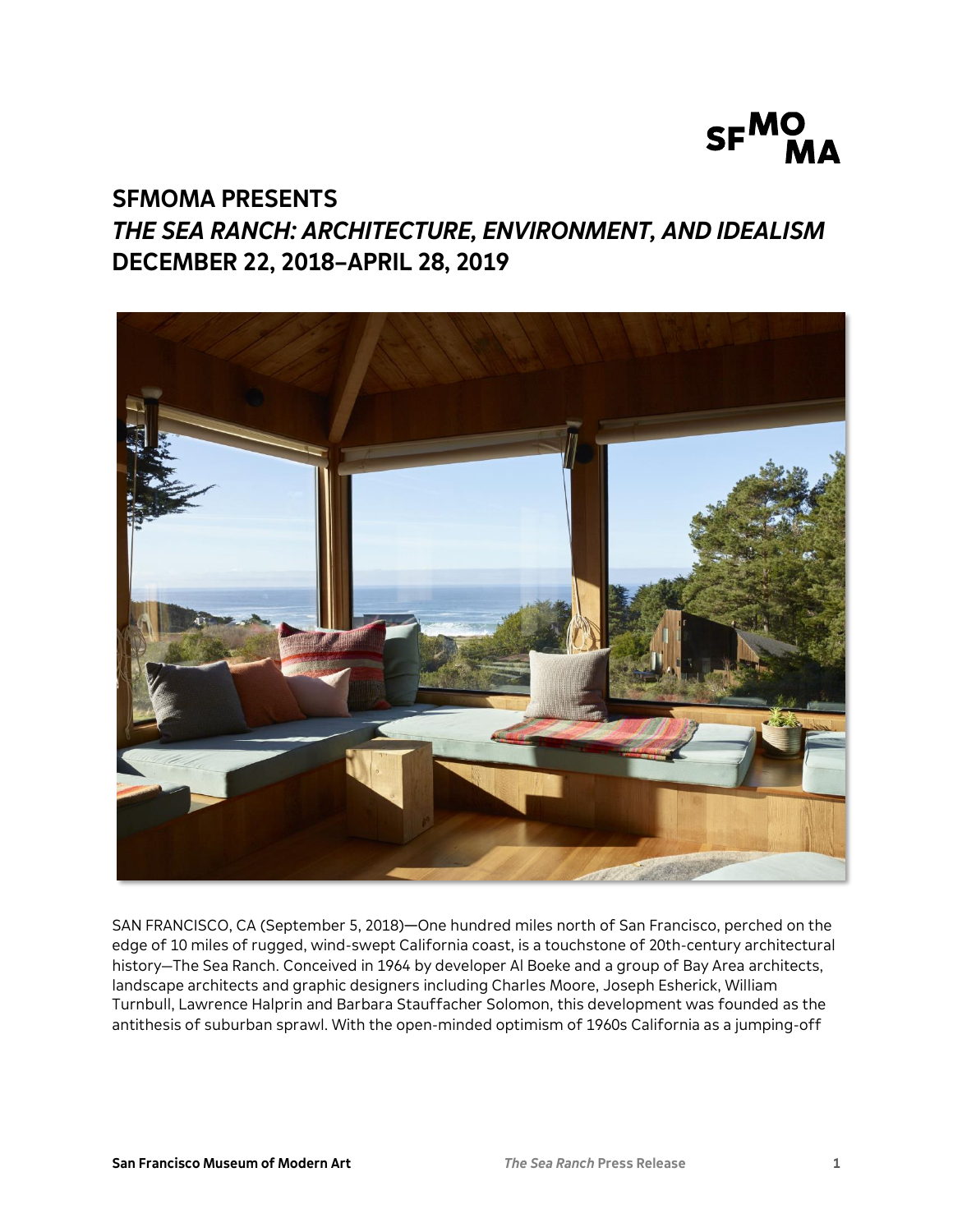point, The Sea Ranch was designed as a modern model community combining affordable living with exemplary architecture and a shared commitment to "live lightly on the land."

On December 22, 2018, the San Francisco Museum of Modern Art (SFMOMA) will open *The Sea Ranch: Architecture, Environment, and Idealism*, an exhibition devoted to exploring the early concepts and plans of this seminal Northern California Modern development. The exhibition will feature archival and contemporary photographs, original drawings and sketches from the project's designers and a fullscale architectural replica.

"In mid-20th century California, Modern architecture represented social progress. It signaled a shirking of tradition and bold new models for living. The Sea Ranch was envisioned as a place to embrace the land, a particularly moody and memorable land, that could expand California's existing indoor-outdoor lifestyle beyond cloudless skies and manicured golf courses," said Jennifer Dunlop Fletcher, Helen Hilton Raiser Curator of Architecture and Design. "The exhibition at SFMOMA revisits the earliest designs and concepts for The Sea Ranch, which embodied the progressive ideals of the initial team who designed for higher environmental standards and architectural excellence."

#### **THE VISION + THE DESIGN TEAM**

In the years after World War II, when real estate expansion created vast, identical suburbs for the burgeoning middle class, several California developers had a different idea. They sought to break this mold through financially viable projects that linked progressive values with modern architecture. One developer, Alfred "Al" Boeke, acquired a 10-mile by one-mile parcel of coastal California property bisected by a two-lane highway. Situated on a craggy shoreline above the Pacific Ocean, the site consisted of a series of meadows bordered by rows of Monterey cypress trees and, across the highway, a dense forest backed by the Gualala River. Formerly home to the indigenous Pomo Indians, loggers and a sheep ranch, it was now the site for a radical experiment in modern architecture.

Boeke's vision was to create a two-phase development plan, first offering affordable homes for weekenders to establish the project's financial stability and then, in phase two, creating a small town with amenities for full-time residents. Boeke enlisted the landscape architect Lawrence Halprin and land, wind and water experts to study the rugged terrain before creating a masterplan. Where Boeke saw financial opportunity, Halprin saw something else—social and environmental possibilities. Halprin, who had experienced the shared purpose of communal living while on a kibbutz in Israel, incorporated those values into the project, as well as his learnings from camping on The Sea Ranch site. His master plan prioritized large swaths of shared meadow and specified that 50 percent of The Sea Ranch land be set aside as common "open space." Ideas included capturing water from the Gualala River in wells to support the community, mitigating the gale-level oceanic wind through thoughtful tree planting and thinning the looming forest to bring in sunlight. "I realized that it was this character that I hoped we might achieve at The Sea Ranch, a feeling of overall place, a feeling of a community, in which the whole was more important and more dominant than its parts. If we could achieve that—if the whole could link buildings and nature into an organized whole rather than just a group of pretty houses then we could feel we had created something worthwhile which did not destroy, but rather enhanced the natural beauty we had been given," explained Halprin.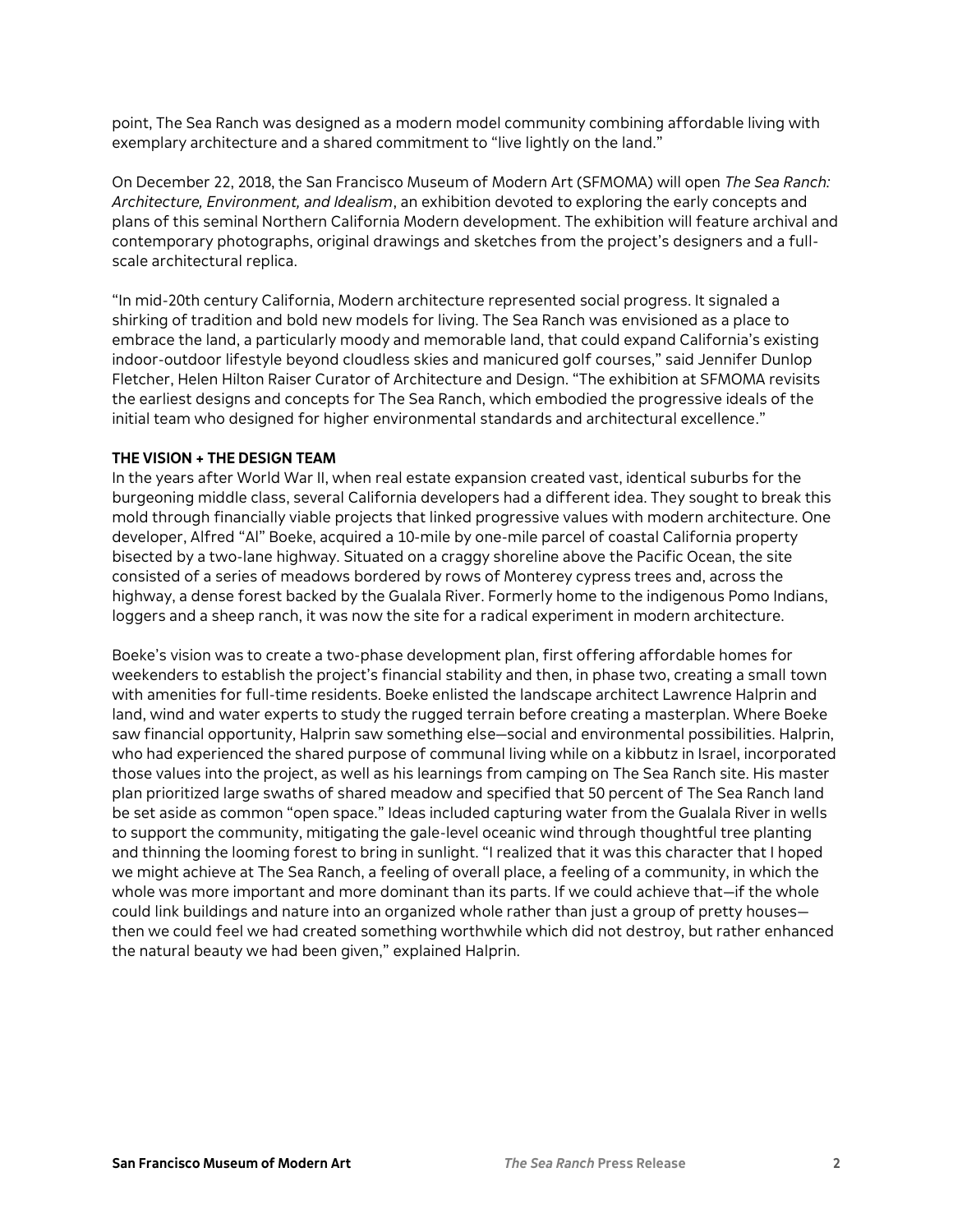

Boeke assembled a group of Bay Area architects tasked with designing different parts of the community. Established San Francisco architect Joseph Esherick would create the iconic marker building, a general store and restaurant, and a series of single-family homes within the hedgerows. The young, Berkeley-based upstart team of Charles Moore, Donlyn Lyndon, William Turnbull and Richard Whitaker (MLTW) was engaged to design condominiums and a recreation center. Understanding that marketing the community would be key to the project's success, Halprin enlisted graphic designer Barbara Stauffacher Solomon to create the project's distinctive branding and graphic identity as well as interior supergraphics in the common buildings.

"The Sea Ranch signaled a new era in building that attempted to hold countercultural impulses and developer-driven financial imperatives in a sympathetic balance. The initial phase of The Sea Ranch development was so transformative that it set off a wave of inspiration in form and typology, radiating well beyond Northern California. It set in place a system for the sensitive occupation of a precious landscape that acknowledged the past while operating from a distinctly modern perspective," said Joseph Becker, associate curator of architecture and design.

## **ARCHITECTURE**

The Sea Ranch's proposition foregrounded stewardship of the land, a shared system of values and design rules and the use of forms and materials inspired by Northern California's vernacular. Using the visual language of the region's barns, sheds and other agricultural buildings as inspiration, Joseph Esherick's six "Hedgerow Houses" demonstrated how designing with minimal impact on the environment could also be contemporary, spacious and beautiful. His designs reduced visual clutter to avoid catching the ever-present wind and their sloping roofs mimicked nearby Cypress trees. "We deliberately took the windiest place. If we could provide a comfortable environment for people in this hostile environment, then I thought we were home free," explained Esherick. Key to the design decisions for all of The Sea Ranch was the mandate to keep structures unpainted and sided with wood native to the project to enable them to blend into the environment. A Design Review Committee codified a design language and created processes to ensure conformity among the built projects and restrain visual distractions such as flowerbeds, parked cars and reflective surfaces.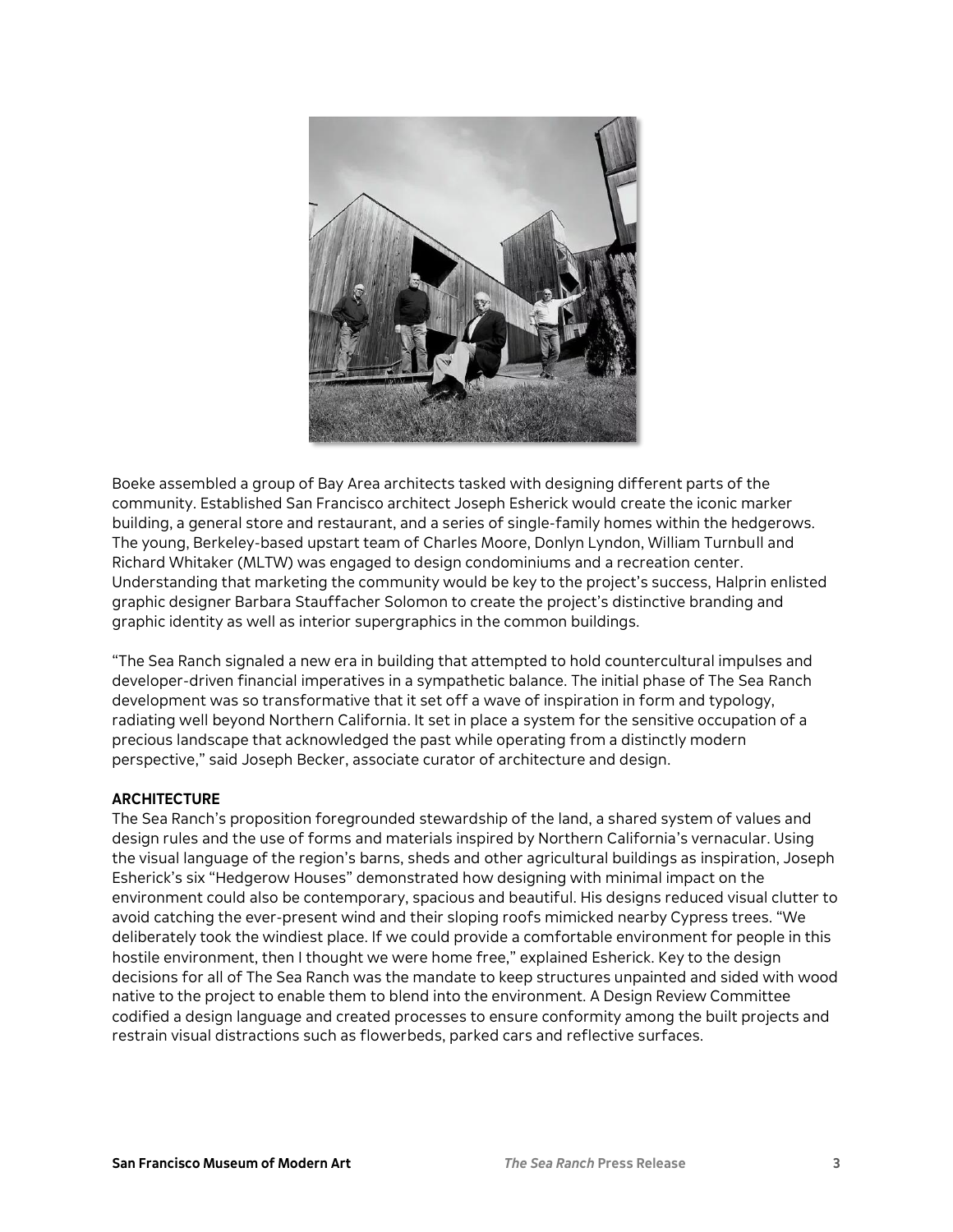MLTW was engaged to design a new type of housing structure consisting of 10 units around a central courtyard within a single footprint. This project, Condominium One, encouraged communal living, limited environmental impact and provided low cost units for buyers from a variety of income levels. "We wanted the units to be organized together, compact and big and in the landscape, like barns and farm clusters, rather than simply sprinkled across it, to open up more lands for commons but also to bring attention to the larger landscape. The kinds of materials we used were also to be of the place, allowing the landscape to be the dominant influences," said Donlyn Lyndon. In Condominium One, MLTW took a "saddlebags" approach, where a simple core structure holds the central mass of the building and additional volumes are "hung" off this space to serve multiple purposes. "The idea is you draw a relatively simply shaped building and then add forms to it to make special places. For example, a corner window bay that captures the view, a bed nook, or a projecting stair. The 'saddlebag' forms are not pure but respond to the particularity of their site," described Mary Griffin, wife of the late Bill Turnbull. Condominium One's design memo included rough-hewn timber, exposed posts and beams, unfinished siding and a signature, raised loft known as an aedicule that functioned as a bedroom.

"With the strict adhesion to unfinished redwood and cypress siding, a massing of simple volumes, and shed roofs that mimicked the agricultural barn while acting responsively to mitigate the prevailing winds, The Sea Ranch was an evolution of the Bay Area regional styles into something new," added Joseph Becker.

# **GRAPHICS**

As impactful as the architecture and landscape design of The Sea Ranch were, so too were its graphics. Halprin hired Barbara "Bobbie" Stauffacher Solomon to create a logo, marketing materials and the signature interior murals in the development's communal spaces. Using the now classically modern Helvetica font, a clear departure from the swirly '60s typefaces being used in the Bay Area at the time, and incorporating motifs riffing off the site's history as a sheep ranch, Stauffacher created a graphic system that was immediately identifiable with this project. At The Sea Ranch's Moonraker Athletic Center, Stauffacher had free rein to add color to the whitewashed plywood interior. Her nowiconic supergraphics exploded with colorful visual impact in the restrained spaces, and launched a movement within graphic design that was recognized with the cover of *Global Architecture* magazine in 1966.

## **POSTSCRIPT**

The Sea Ranch opened in 1964 with a completed nine-unit condominium, a set of small demonstration homes, a restaurant and general store, and a small pool and tennis recreation center. In its first decade, it seemed that the owners who believed in the original concept both realized and supported The Sea Ranch vision. Yet in the early 1970s, controversy arose when inland residents, fearing that coastal development would limit public access, filed a lawsuit resulting in a 10-year construction moratorium at The Sea Ranch. This suspension shifted the priorities of the developers, who needed to recoup the financial losses incurred over a decade of inaction. Phase two of The Sea Ranch—the town for year-round residents—was never constructed and development was instead recalibrated to continue to focus on weekenders. Yet the spirit of the founders lives on—current owners at The Sea Ranch are actively discussing its future as a collective. The environmentally attentive design philosophies along with the now-iconic graphics resonated globally and still influence architecture and design today. Over 50 years later, The Sea Ranch continues to be a model for 21st-century progressive living.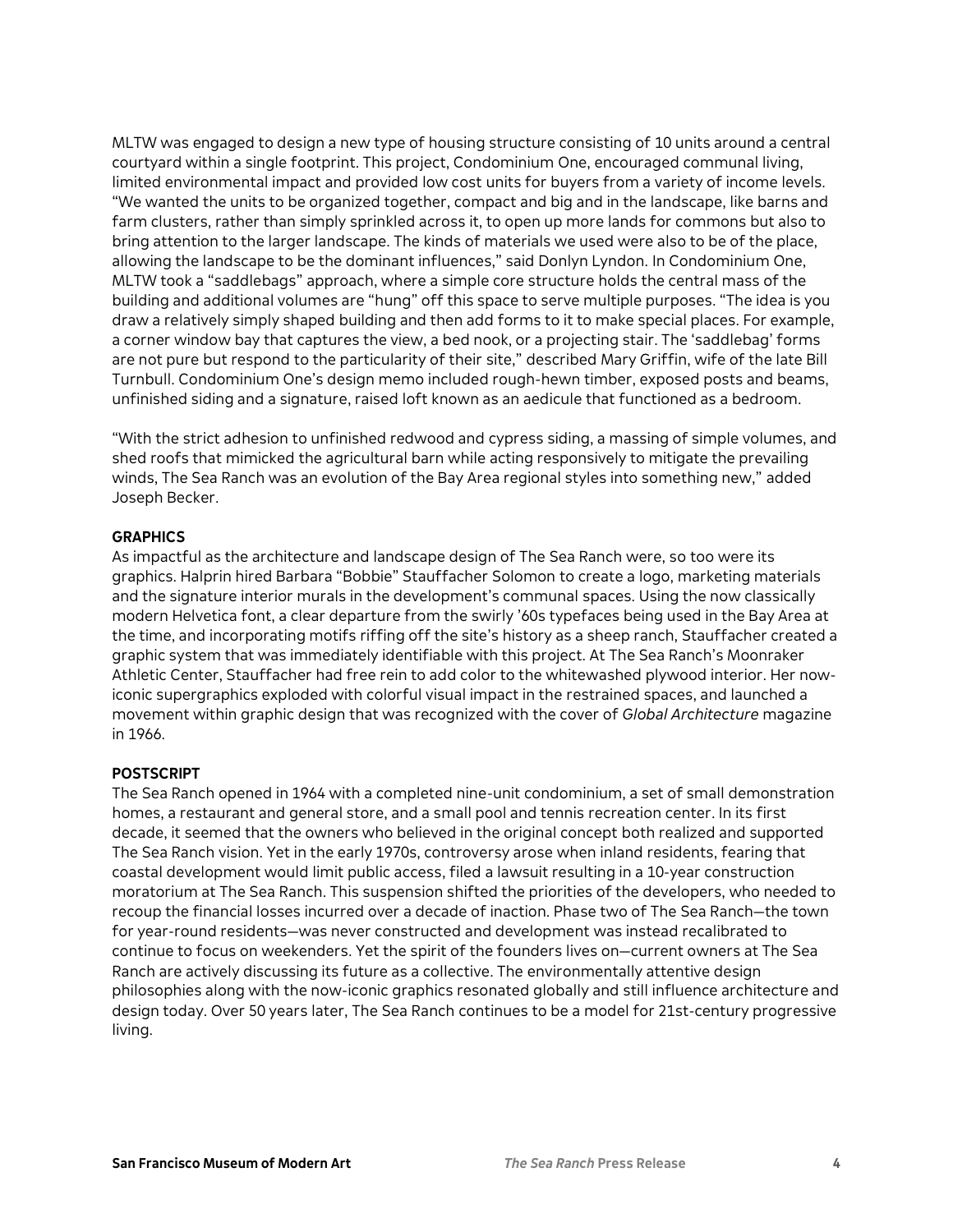## **ORGANIZATION**

*The Sea Ranch: Architecture, Environment, and Idealism* is organized by the San Francisco Museum of Modern Art. Jennifer Dunlop Fletcher, Helen Hilton Raiser Curator of Architecture and Design, and Joseph Becker, associate curator of architecture and design, are co-curators.

# **CATALOGUE**

An illustrated catalogue, *The Sea Ranch: Architecture, Environment, and Idealism* accompanies the exhibition. Edited by Jennifer Dunlop Fletcher and Joseph Becker, it includes essays by Jennifer Dunlop Fletcher, Joseph Becker and Simon Sadler, with recollections by Anna Halprin, Barbara Stauffacher Solomon, Donlyn Lyndon, Mary Griffin, and Chip Lord and Curtis Schreier of Ant Farm. The catalogue is published by Delmonico Books/Prestel.

# **SUPPORT**

Major support for *The Sea Ranch: Architecture, Environment, and Idealism* is provided by the Gensler Family Foundation and The Coastal Real Estate Company – Liisberg & Kalinoski. Generous support is provided by the Estate of Arnold A. Grossman, the Graham Foundation for Advanced Studies in the Fine Arts, The Sanger Family Architecture and Design Exhibition Fund, and the Diane and Howard Zack Fund for Architecture and Design.

## **HOURS AND ADMISSION**

Open Friday–Tuesday 10 a.m.–5 p.m. and Thursday 10 a.m.–9 p.m. Closed Wednesday. Holiday hours: Open December 24 and December 31, 2018 10 a.m.–4 p.m.; open Wednesday, December 26, 2018 and Wednesday January 2, 2019 10 a.m.–5 p.m.; closed December 25, 2018.

Adult general admission to SFMOMA is \$25; admission for seniors 65 years and older is \$22; and admission for visitors ages 19 through 24 is \$19. General admission and special exhibitions for all visitors aged 18 and younger are free.

Private guided tours and group discounts for *The Sea Ranch: Architecture, Environment, and Idealism* are available through the SFMOMA Group Sales team. Tours are one hour in length and are not included with museum admission. Tours must be booked at least two weeks in advance. For more information or to submit an inquiry, please visit [sfmoma.org/groups.](http://www.sfmoma.org/groups)

## **San Francisco Museum of Modern Art**

151 Third Street San Francisco, CA 94103

SFMOMA is dedicated to making the art for our time a vital and meaningful part of public life. Founded in 1935 as the first West Coast museum devoted to modern and contemporary art, a thoroughly transformed SFMOMA, with triple the gallery space, an enhanced education center and new free public galleries, opened to the public on May 14, 2016. Since its inaugural year, the expanded museum has welcomed more than 1 million visitors each year.

Visit [sfmoma.org](http://www.sfmoma.org/) or call 415.357.4000 for more information.

# **Media Contacts**

Jill Lynch[, jilynch@sfmoma.org,](mailto:jilynch@sfmoma.org) 415.357.4172 Clara Hatcher Baruth, [chatcher@sfmoma.org,](mailto:chatcher@sfmoma.org) 415.357.4177